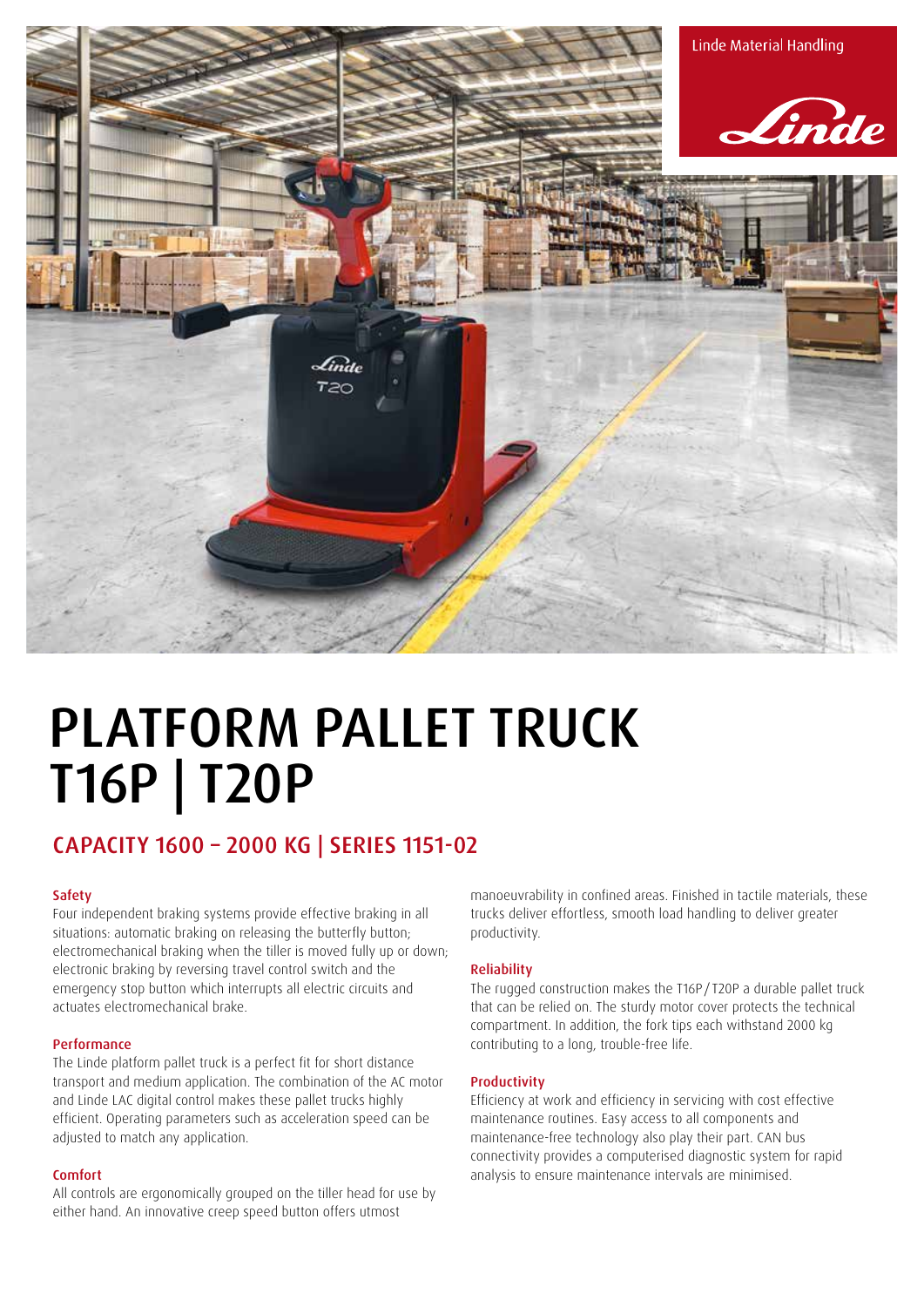## TECHNICAL DATA

ACCORDING TO VDI 2198

| <b>Characteristics</b> | 1.1  | Manufacturer                                          |               | LINDE                        | LINDE                         |
|------------------------|------|-------------------------------------------------------|---------------|------------------------------|-------------------------------|
|                        | 1.2  | Model designation                                     |               | <b>T16P</b>                  | <b>T20P</b>                   |
|                        | 1.3  | Power unit                                            |               | Battery                      | Battery                       |
|                        | 1.4  | Operation                                             |               | Pedestrian / Rider stand     | Pedestrian / Rider stand      |
|                        | 1.5  | Load capacity                                         | $Q$ (kg)      | 1600                         | 2000                          |
|                        | 1.6  | Load centre                                           | $c$ (mm)      | 600                          | 600                           |
|                        | 1.8  | Axle centre to fork face                              | $x$ (mm)      | 890/962 1) 2)                | 890/962 1) 2)                 |
|                        | 1.9  | Wheelbase                                             | $y$ (mm)      | DIN 43535/2PZs               | 1312 / 1378 1) 2)             |
| Weight                 | 2.1  | Service weight                                        | kg            | 650 3)                       | 650 3)                        |
|                        | 2.2  | Axle load with load, drive/load side                  | kg            | 945/1305 3)                  | 1045 / 1605 3)                |
|                        | 2.3  | Axle load without load drive / load side              | kg            | $525/125$ <sup>3)</sup>      | 525/125 3)                    |
| Wheels and types       | 3.1  | Tyre, operator/load side                              |               | $R + PU / PU$ <sup>4)</sup>  | $R + PU / PU$ <sup>4)</sup>   |
|                        | 3.2  | Tyre size, drive side                                 | mm            | 230 x 75                     | 230 x 75                      |
|                        | 3.3  | Tyre size, load side                                  | mm            | 2x85x100                     | 2x85x100                      |
|                        | 3.4  | Auxiliary wheel, size                                 | mm            | 125 x 40                     | 125 x 40                      |
|                        | 3.5  | Wheels number, drive/load side (x=driven)             |               | $1X + 2/4$                   | $1X + 2/4$                    |
|                        | 3.6  | Track width, drive side                               | $\rm mm$      | 482 1)                       | 482 <sup>1)</sup>             |
|                        | 3.7  | Track width, load side                                | $\rm mm$      | 355 / 395 / 515 1)           | 355/395/515 <sup>1)</sup>     |
| <b>Dimensions</b>      | 4.4  | Lift                                                  | $h3$ (mm)     | 125 <sup>1</sup>             | 125 <sup>1</sup>              |
|                        | 4.9  | Height of tiller arm in operation position, min./max. | h14(mm)       | 1220/1410                    | 1220/1410                     |
|                        | 4.15 | Fork height, lowered                                  | $h13$ (mm)    | 85                           | 85                            |
|                        | 4.19 | Overall length                                        | $11$ (mm)     | 1922 / 2264 1) 5) 6)         | 1922/2264 <sup>1) 5) 6)</sup> |
|                        | 4.2  | Length to fork face                                   | L2            | 772/1109 <sup>1) 5) 6)</sup> | 772/1109 1) 5) 6)             |
|                        | 4.21 | Overall width                                         | b1/b2 (mm)    | 720 1)                       | 720 1)                        |
|                        | 4.22 | Fork dimensions                                       | $e/s/L$ (mm)  | $55 \times 165 \times 1150$  | $55 \times 165 \times 1150$   |
|                        | 4.25 | Fork spread, min./max.                                | b5 (mm)       | 520/560/680 <sup>1)</sup>    | 520/560/680 <sup>1)</sup>     |
|                        | 4.32 | Ground clearance, center of wheelbase                 | $m2$ (mm)     | $161/36^{2}$                 | $161/36^{2}$                  |
|                        | 4.33 | Aisle width, 1000 x 1200 mm pallet crosswise          | Ast $(mm)$    | 2488 / 2829 5) 6)            | 2488 / 2829 5) 6)             |
|                        | 4.34 | Aisle width, 800 x 1200 mm pallet lengthwise          | Ast (mm)      | 2554 / 2895 5) 6)            | 2554/2895 5) 6)               |
|                        | 4.35 | Turning radius (platform folded)                      | Wa (mm)       | 1670 / 1734 2) 5)            | 1670 / 1734 2) 5)             |
|                        | 4.36 | Turning radius (platform lowered)                     | Wa (mm)       | 2010 / 2075 <sup>2) 5)</sup> | 2010 / 2075 2) 5)             |
| Performance            | 5.1  | Travel speed, with/without load                       | km/h          | 6.0/6.0                      | 6.0/6.0                       |
|                        | 5.2  | Lift speed, with/without load                         | m/s           | 0.035/0.044                  | 0.034/0.044                   |
|                        | 5.3  | Lower speed, with / without load                      | m/s           | 0.065/0.062                  | 0.07/0.06                     |
|                        | 5.8  | Maximum climbing ability, with/without load           | $\frac{0}{0}$ | 12.4/20                      | 9.5/20                        |
|                        | 5.9  | Acceleration time, with/without load                  | $\mathsf{S}$  | 10.1 / 8.4                   | 10.1 / 8.4                    |
| Drive                  | 6.1  | Drive motor output (60 min. rating)                   | kw            | 1.2                          | 1.2                           |
|                        | 6.2  | Lift motor output (15% rating)                        | kw            | $\mathbf{1}$                 | 1.2                           |
|                        | 6.3  | Battery according to DIN 43 531/35/36 A, B, C, no     |               | DIN 43535 / 2PZs             | DIN 43535 / 2PZs              |
|                        | 6.4  | Battery voltage/rated capacity (5h)                   | V/Ah          | 24/250                       | 24/250                        |
|                        | 6.5  | Battery weight $(±5%)$                                | kg            | 210                          | 210                           |
|                        | 6.6  | Power consumption according to VDI cycle              | kWh/h         | 0.4                          | 0.4                           |
| <b>Others</b>          | 8.1  | Type of Drive control                                 |               | LAC                          | LAC                           |
|                        | 8.2  | Sound level at driver's ear                           | dB(A)         | ~170                         | ~170                          |
|                        |      |                                                       |               |                              |                               |

Figures for standard version may vary when optional equipment is fitted

1) (±5mm)

2) Forks upraised / lowered

 $3)$  ( $\pm$ 10)

4) Solid rubber+polyurethane/polyurethane

5) See dimensions with alternative batteries

6) With platform folded / lowered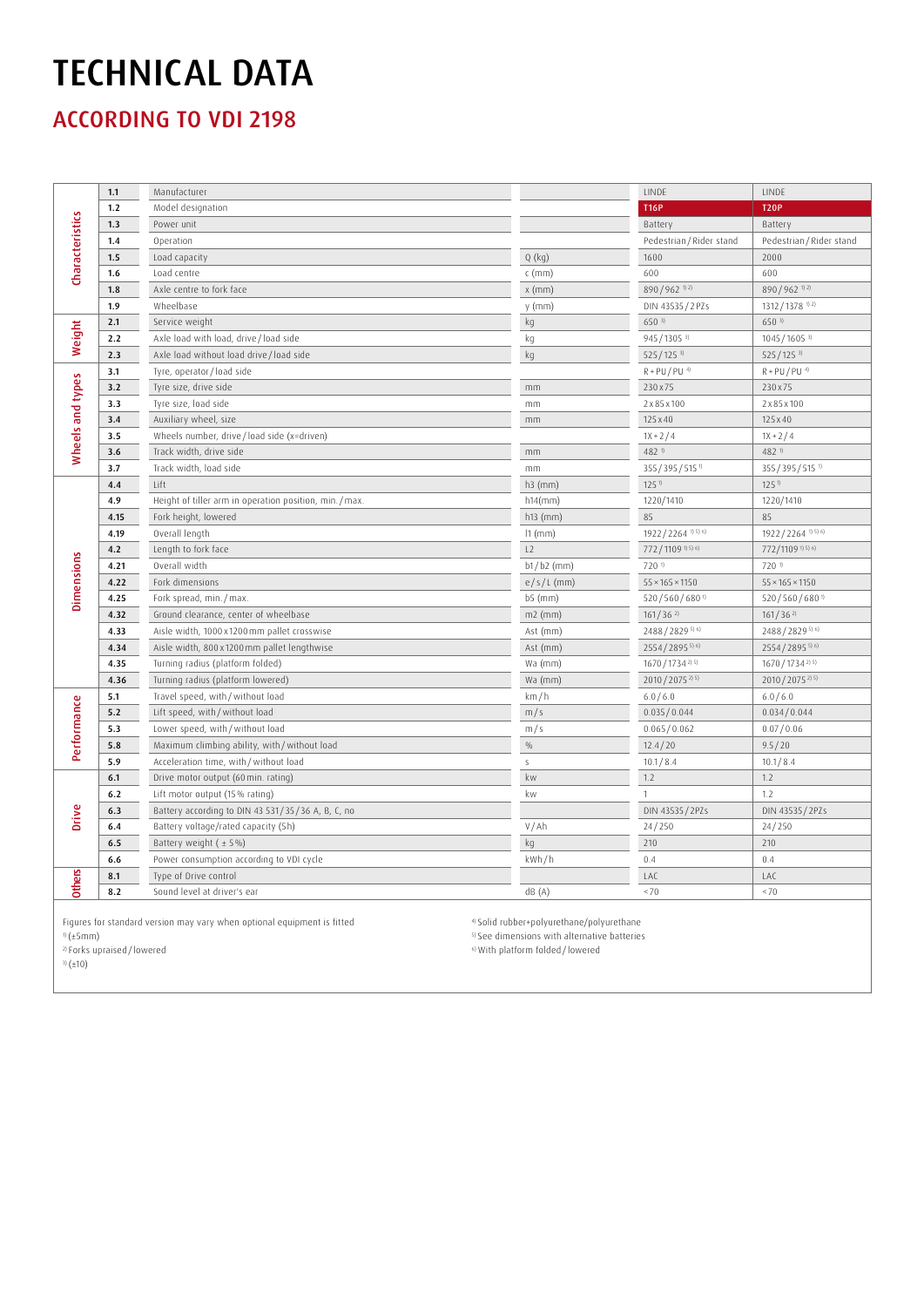## STANDARD EQUIPMENT / OPTIONAL EQUIPMENT

## STANDARD EQUIPMENT **CONTROLL CONTROLL CONTROLL EQUIPMENT**

| Mechanical steering                                               | Side quards                         |  |  |
|-------------------------------------------------------------------|-------------------------------------|--|--|
| 6 km/h travel speed                                               | Cold store                          |  |  |
| AC maintenance-free drive motor                                   | Load wheels: single polyurethane    |  |  |
| Storage compartments                                              | Alternative fork lengths and widths |  |  |
| Multifunction display with hourmeter, battery discharge indicator | Drive wheels polyurethane           |  |  |
| Key switch                                                        | Creep speed (T16P)                  |  |  |
| Electromagnetic brake                                             |                                     |  |  |
| Automatic parking brake                                           |                                     |  |  |
| Tandem polyurethane load wheels                                   |                                     |  |  |
| Fork: 1150 x 560 mm                                               |                                     |  |  |
| Vertical battery change 2 PzS                                     |                                     |  |  |
| Cushion rubber drive wheel                                        |                                     |  |  |
| Belly switch on tiller head                                       |                                     |  |  |